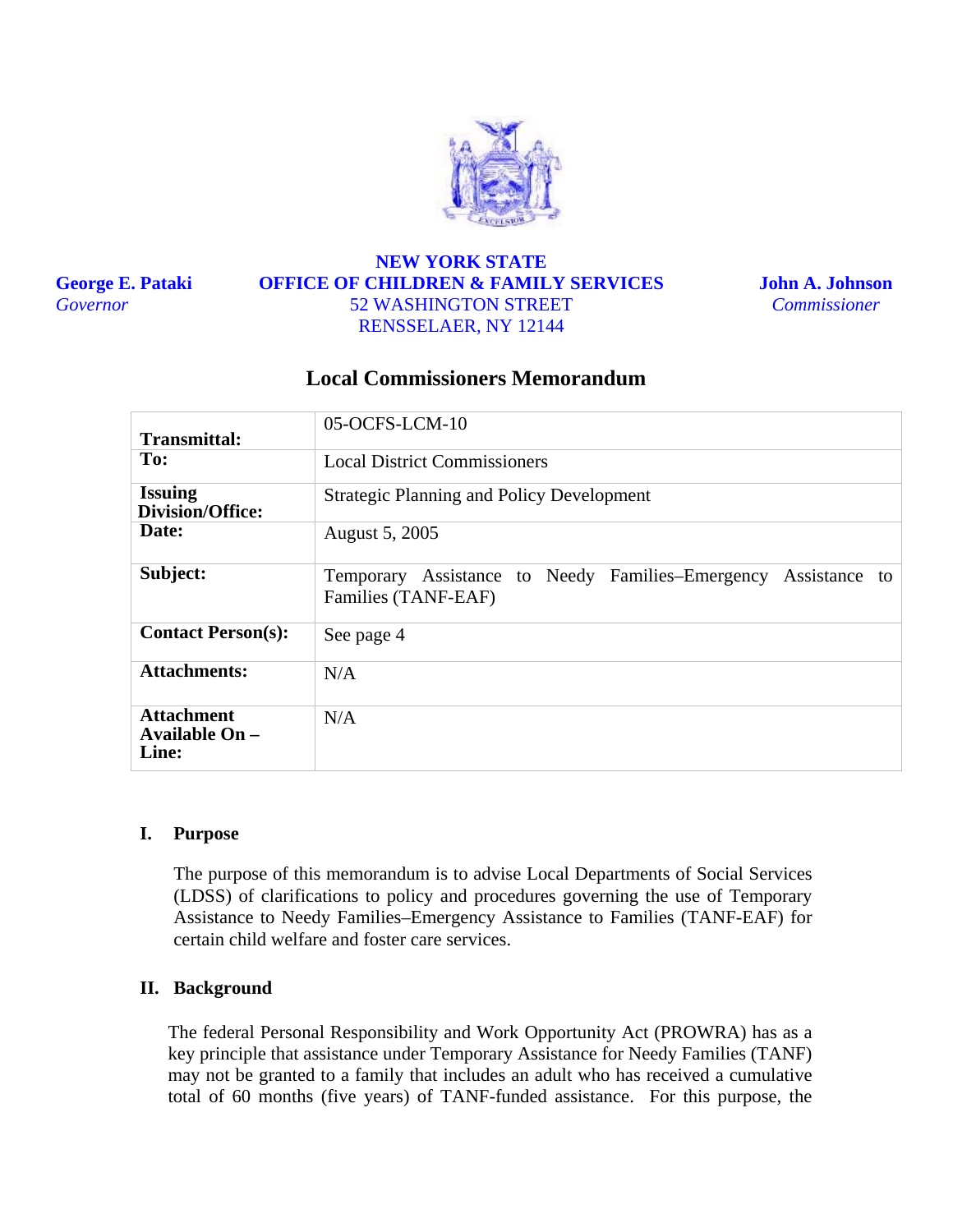definition of an adult includes an individual who is age 19 or older, or age 18 if not attending full-time secondary school or the equivalent. The federal government requires states to report and track all cases receiving assistance and to perform case reviews on a sample basis of recipients receiving assistance funded under TANF, which includes use of TANF-EAF funding for foster care and preventive housing.

The Title XX Below 200% of Poverty program that is funded by a transfer of TANF funding to Title XX is not subject to the TANF five-year limitation and associated reporting and tracking rules, nor is the Title XX Below 200% of Poverty program (no transfer to Title XX). Under the Flexible Fund for Family Services (FFFS), the LDSS decision as to what category to claim any eligible expenditure governs whether the TANF assistance rules apply.

It should be noted that possible loss of federal funds may impact the LDSS's costs. However, the amount of state funds provided to LDSS has not decreased over the last five years, notwithstanding the significant drop in children in foster care, and OCFS believes that LDSS have sufficient funds to meet this possible loss of federal revenue.

## **III. Program Implications**

The Office of Temporary and Disability Assistance (OTDA) has advised the Office of Children and Family Services (OCFS) of potential problems in the use of TANF-EAF funding for the two following programs administered through OCFS that meet the definition of assistance under PROWRA.

• Foster Care

Youth authorized as TANF-EAF prior to the age 18 who remain in foster care past that age have previously had such authorizations continue because TANF-EAF authorizations are not subject to redeterminations. However, because foster care funded by TANF-EAF is considered a form of assistance and initiates the TANF five-year lifetime limitation for cases involving youth age 18 or older, TANF-EAF authorization must be ended at the time a youth in foster care turns 18. TANF-EAF may not be claimed on behalf of any case involving youth in foster care age 18 and over.

• Preventive Housing

Preventive Housing is authorized under 18 NYCRR Part 423.2 to supplement payments for housing needed to avoid a family disruption and removal of children from the home, to facilitate the return of a child in foster care to his or her family, or to enable a youth to be discharged to independent living. Preventive housing funding had been deemed eligible for several funding sources including TANF-EAF, Title XX Below 200%, Title XX, and State 65% child welfare funding.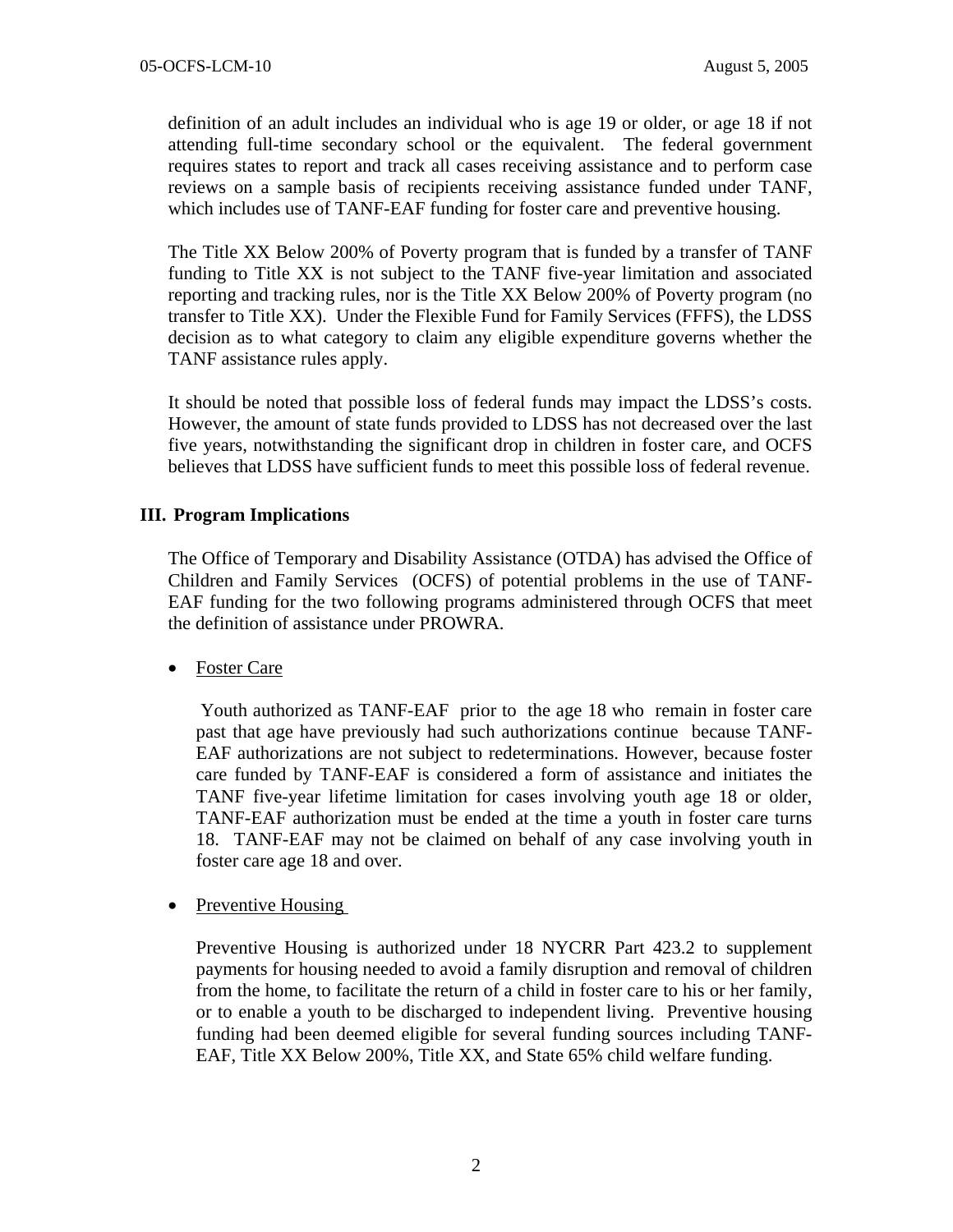OCFS has determined that TANF-EAF must not be claimed for preventive housing expenditures because preventive housing assistance payments when claimed as TANF-EAF would require tracking and reporting under the PROWRA rules, and initiate the recipient's five-year lifetime TANF limitation. This is a particular problem for recipients not on Family Assistance during the full duration of the TANF-EAF coverage.

## **IV. Required Actions**

Upon receipt of this memorandum, all LDSS must review their TANF-EAF caseloads and take immediate steps to discontinue claiming TANF-EAF for any child who is in foster care as soon as the child reaches the age of 18, and for all preventive housing recipients. OCFS is requiring the termination of EAF for any and all children in foster care at the age of 18, including those who may meet the secondary school requirement that delays the start of the five-year lifetime limit, in order to avoid potential errors in claiming for youth age 18 or over who do not meet the exception requirement.

The LDSS must identify cases that include children who are approaching 18 years of age for review. The LDSS may find it helpful to request data warehouse reports on their TANF- EAF foster care caseload for cases involving foster care youth age 17 years and 9 months and over. A Welfare Management System (WMS) anticipated future action (AFA) code of "323" (end of EAF authorization) or code "105" (individual turning 18) may be utilized to facilitate this purpose. The LDSS must terminate the TANF-EAF authorization as of the first of the month the youth turns 18. For foster care cases dually eligible for Title IV-E and EAF, the LDSS must also determine if Title IV-E eligibility remains in effect if the youth remains in school and is expected to complete his or her secondary education before turning age 19. WMS system changes must be made as described in Section IV. CONNECTIONS Build 19 will contain edits to preclude the authorization of TANF-EAF for youth when they reach the age of 18.

OCFS also requires that the LDSS discontinue claiming of TANF-EAF for preventive housing payments. The complete exclusion of preventive housing in the TANF-EAF claims will provide better control over inadvertent inclusion of this expenditure. OTDA will not honor any TANF-EAF or FFFS direct claims for preventive housing expenditures effective with the August 2005 claims. For preventive housing cases eligible for that funding program, LDSS may instead claim the Title XX Below 200% of Poverty if the district chooses to transfer FFFS funds to Title XX for Child Welfare purposes. The LDSS may claim expenditures that will be subject to 65% State funding if the child welfare threshold is met by reporting the costs on the Schedule G as Title XX. The Services Benefits Issuance Control System (BICS) will be modified to preclude TANF-EAF claims for preventive housing subsidies.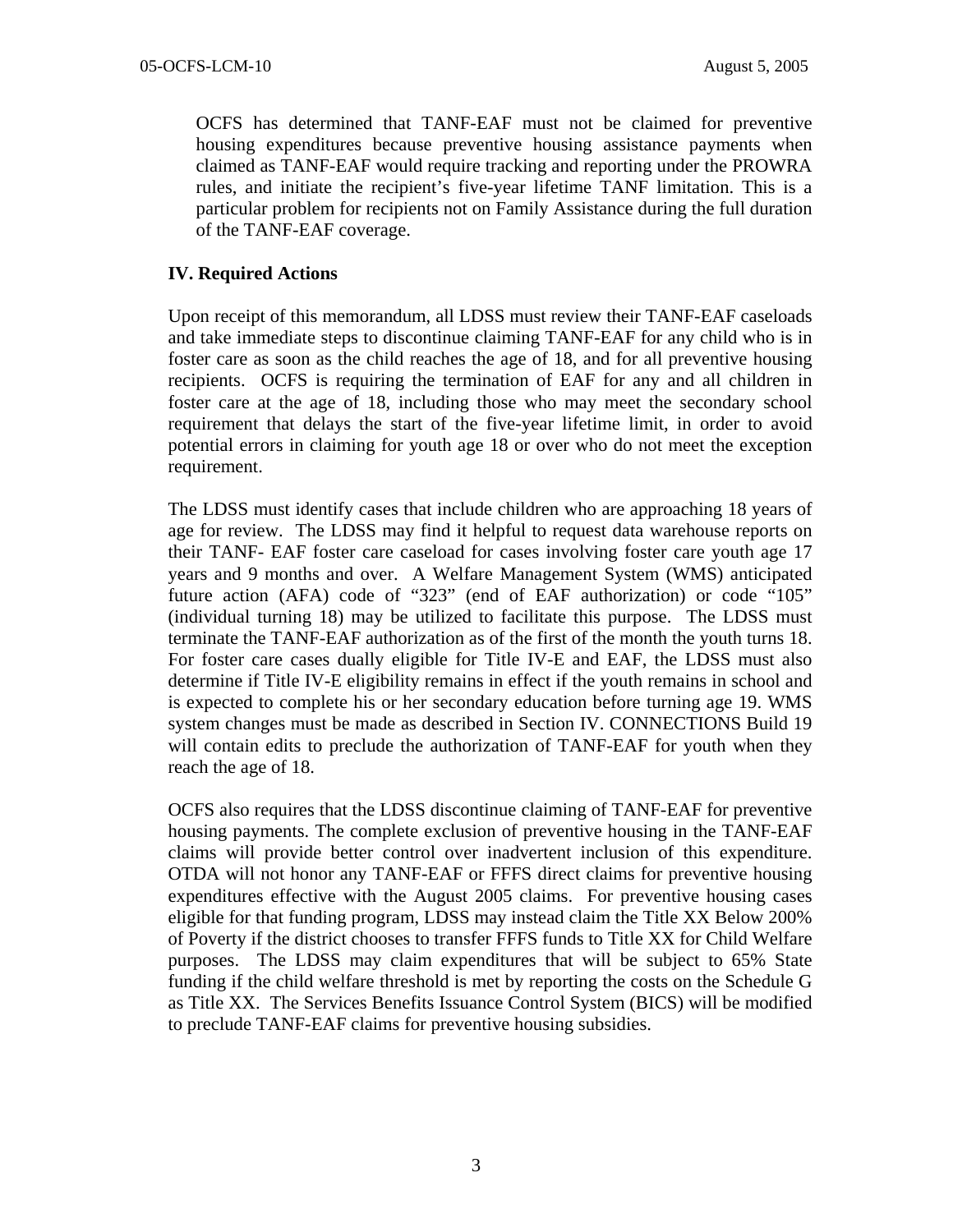### **V. System Instructions and Claiming**

For foster care, when the youth reaches age 18, the LDSS is to end the EAF authorization and update the WMS eligibility code by replacing the existing EAF code of "04" with eligibility code "08" (MA) or "14" (income eligible). For foster care cases dually eligible for Title IV-E and EAF, the LDSS must remove the suffix code "E" from the WMS authorization. The claims processing in the Benefits Issuance Control System (BICS) will then appropriately end the EAF claiming.

For preventive housing payments with an eligibility code of '04" (EAF), it will be necessary to perform a BICS claims adjustment to reclassify the payment from EAF to either Title XX or Title XX Below 200% of Poverty program, if the case is eligible for that program. These instructions are effective with the August 2005 claims.

#### **VI. Contact Information**

Any program questions regarding this memorandum should be directed to the regional office contacts listed below.

BRO - Linda Brown (716) 847-3145 User ID: [Linda.Brown@ocfs.state.ny.us](mailto:Linda.Brown@ocfs.state.ny.us) RRO - Linda Kurtz (585) 238-8201 User ID: [Linda.Kurtz@ocfs.state.ny.us](mailto:Linda.Kurtz@ocfs.state.ny.us) SRO - Jack Klump (315) 423-1200 User ID: [Jack.Klump@ocfs.state.ny.us](mailto:Jack.Klump@ocfs.state.ny.us) ARO – Glenn Humphreys (518) 486-7078 User ID: [Glenn.Humphreys@ocfs.state.ny.us](mailto:Glenn.Humphreys@ocfs.state.ny.us) YRO - Pat Sheehy (914) 377-2080 User ID: [Patricia.Sheehy@ocfs.state.ny.us](mailto:Patricia.Sheehy@ocfs.state.ny.us) NYCRO - Fred Levitan (212) 383-1788 User ID: [Fred.Levitan@ocfs.state.ny.us](mailto:Fred.Levitan@ocfs.state.ny.us)

Questions pertaining to claiming should be directed to the Office of Temporary and Disability Assistance (OTDA), Bureau of Financial Services, as follows:

Regions I - IV: Virginia Scala, 518-474-7549; User ID: [Virginia.Scala@otda.state.ny.us](mailto:Virginia.Scala@otda.state.ny.us) Region V: Michael Borenstein, 631-854-9704, User ID: [Michael.Borenstein@otda.state.ny.us](mailto:Michael.Borenstein@otda.state.ny.us) Region VI: Marian Borenstein, 212-961-8250, User ID: [Marian.Borenstein@otda.state.ny.us](mailto:Marian.Borenstein@otda.state.ny.us)